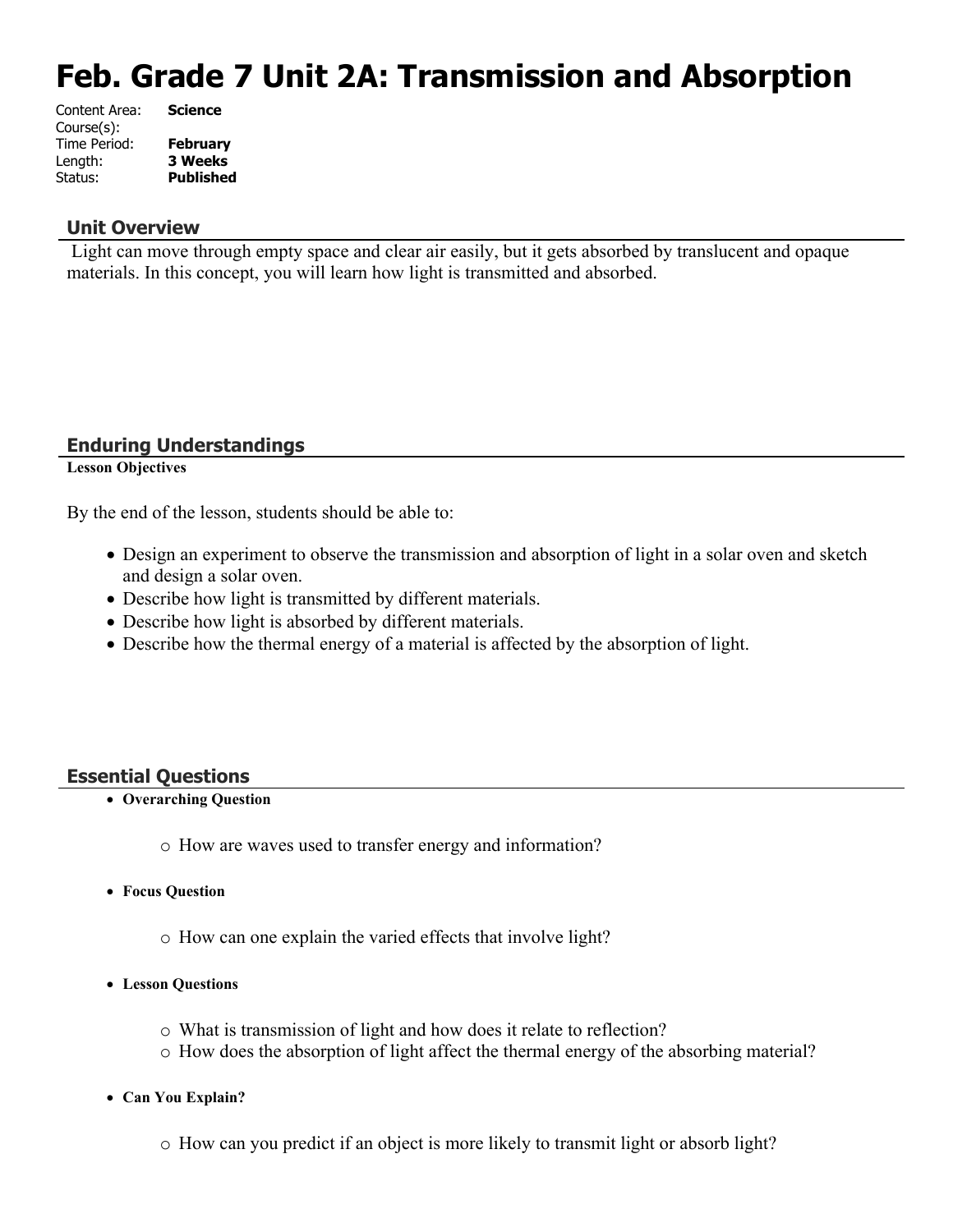# **Instructional Strategies & Learning Activities DISCOVERY TECHBOOK LESSONS:**

# o [The Five E Instructional Model](https://app.discoveryeducation.com/learn/techbook/units/0eb7a0d2-f81f-4021-a6a6-10cacdb31920/concepts/326789de-8f6b-40a9-8da6-6f1e0f3870c3/lesson/sections/739d6f4d-761a-4471-97df-eb2e2c2a7817#38b57cd4-6913-44d4-8d28-ab1da4b7b672)

 $\bullet$ 

Science Techbook follows the 5E instructional model. As you plan your lesson, the provided Model Lesson includes strategies for each of the 5Es.

### o [Engage \(45–90 minutes\)](https://app.discoveryeducation.com/learn/techbook/units/0eb7a0d2-f81f-4021-a6a6-10cacdb31920/concepts/326789de-8f6b-40a9-8da6-6f1e0f3870c3/lesson/sections/739d6f4d-761a-4471-97df-eb2e2c2a7817#bd1d08ca-99ca-4ca6-9153-88ff62250f6b)

Students are presented with the phenomena of how light interacts differently with different substances. Students begin to formulate ideas around the Can You Explain? (CYE) question.

# o [Explore \(135–180 minutes\)](https://app.discoveryeducation.com/learn/techbook/units/0eb7a0d2-f81f-4021-a6a6-10cacdb31920/concepts/326789de-8f6b-40a9-8da6-6f1e0f3870c3/lesson/sections/739d6f4d-761a-4471-97df-eb2e2c2a7817#66d18ef1-ce99-4dc2-aeb4-ee3e41a072c7)

Students investigate questions about light transmission, reflection, and absorption by using evidence from text and media assets. Students complete a Hands-On Activity and create a solar cooker.

### o [Explain \(45–90 minutes\)](https://app.discoveryeducation.com/learn/techbook/units/0eb7a0d2-f81f-4021-a6a6-10cacdb31920/concepts/326789de-8f6b-40a9-8da6-6f1e0f3870c3/lesson/sections/739d6f4d-761a-4471-97df-eb2e2c2a7817#bb7507a5-8e7e-44cc-80f6-89e7f33a94ee)

Students construct scientific explanations to the CYE question by including evidence of how light is transmitted, absorbed, and reflected by matter.

# o [Elaborate with STEM \(45–135 minutes\)](https://app.discoveryeducation.com/learn/techbook/units/0eb7a0d2-f81f-4021-a6a6-10cacdb31920/concepts/326789de-8f6b-40a9-8da6-6f1e0f3870c3/lesson/sections/739d6f4d-761a-4471-97df-eb2e2c2a7817#0539aa54-75a2-4481-b08e-9154d16ddae6)

Students apply their understanding of transmission and absorption as they learn about new energy-efficient technologies, design and test a solar cooker, and research emerging technologies related to light transmission.

#### o [Evaluate \(45–90 minutes\)](https://app.discoveryeducation.com/learn/techbook/units/0eb7a0d2-f81f-4021-a6a6-10cacdb31920/concepts/326789de-8f6b-40a9-8da6-6f1e0f3870c3/lesson/sections/739d6f4d-761a-4471-97df-eb2e2c2a7817#24d8cc31-6fc3-4511-af44-6895d69b3d1c)

Students are evaluated on the state science standards, as well as Standards in ELA/Literacy and Standards in Math standards, using Board Builder and the provided concept summative assessments.

 $\circ$   $\overline{\phantom{0}}$ 

 $\bullet$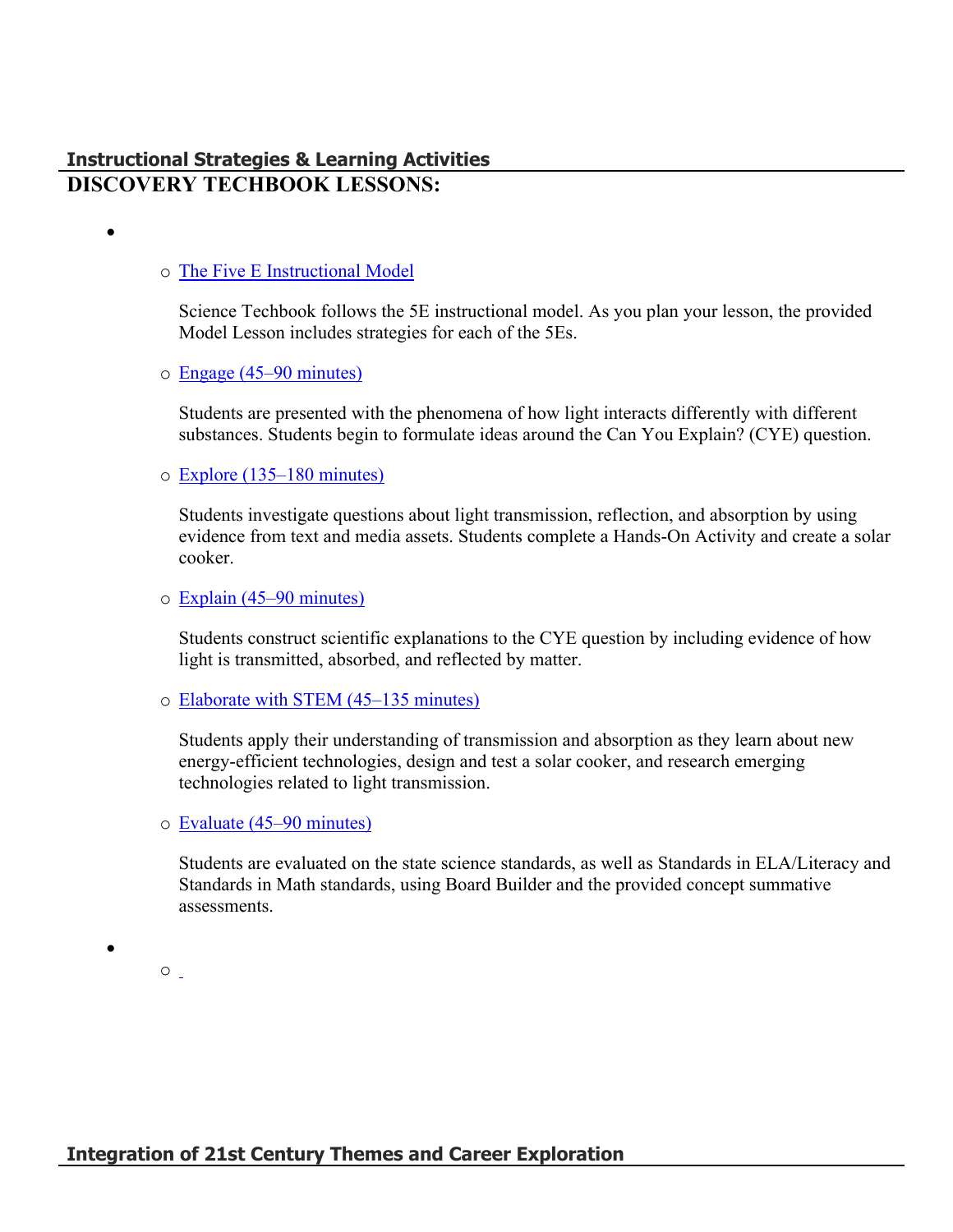In the radio wave communication activity, students learn the history of the radio and how that changed so many aspects of our society.

The students work as teams to design, build, and test a solar oven. They collect data on their experiement and present their results. Each student has a job and responsibility to complete a portion of the group project.

| CRP.K-12.CRP2        | Apply appropriate academic and technical skills.                                   |
|----------------------|------------------------------------------------------------------------------------|
| CRP.K-12.CRP5        | Consider the environmental, social and economic impacts of decisions.              |
| CRP.K-12.CRP4        | Communicate clearly and effectively and with reason.                               |
| CRP.K-12.CRP11       | Use technology to enhance productivity.                                            |
| CRP.K-12.CRP9        | Model integrity, ethical leadership and effective management.                      |
| CRP.K-12.CRP8        | Utilize critical thinking to make sense of problems and persevere in solving them. |
| <b>CRP.K-12.CRP7</b> | Employ valid and reliable research strategies.                                     |
| CRP.K-12.CRP1        | Act as a responsible and contributing citizen and employee.                        |
| CRP.K-12.CRP6        | Demonstrate creativity and innovation.                                             |
| CRP.K-12.CRP10       | Plan education and career paths aligned to personal goals.                         |
| CRP.K-12.CRP12       | Work productively in teams while using cultural global competence.                 |
| <b>CRP.K-12.CRP3</b> | Attend to personal health and financial well-being.                                |

# **Technolgy and Design Integration**

| Radio wave communication activity |                                                                                                                                                                                                                                                                                          |
|-----------------------------------|------------------------------------------------------------------------------------------------------------------------------------------------------------------------------------------------------------------------------------------------------------------------------------------|
| Solar Oven Project                |                                                                                                                                                                                                                                                                                          |
| Online interactives               |                                                                                                                                                                                                                                                                                          |
| Lab instrumentation               |                                                                                                                                                                                                                                                                                          |
| TECH.8.2.8.D.2                    | Identify the design constraints and trade-offs involved in designing a prototype (e.g., how<br>the prototype might fail and how it might be improved) by completing a design problem<br>and reporting results in a multimedia presentation, design portfolio or engineering<br>notebook. |
| TECH.8.2.8.D.3                    | Build a prototype that meets a STEM-based design challenge using science, engineering,<br>and math principles that validate a solution.                                                                                                                                                  |
| TECH.8.2.8.D.CS1                  | Apply the design process.                                                                                                                                                                                                                                                                |
| TECH.8.2.8.D.1                    | Design and create a product that addresses a real world problem using a design process<br>under specific constraints.                                                                                                                                                                    |
| TECH.8.1.8.A.1                    | Demonstrate knowledge of a real world problem using digital tools.                                                                                                                                                                                                                       |
| TECH.8.1.8.A.CS2                  | Select and use applications effectively and productively.                                                                                                                                                                                                                                |
| TECH.8.1.8.A.CS1                  | Understand and use technology systems.                                                                                                                                                                                                                                                   |

# **Interdisciplinary Connections**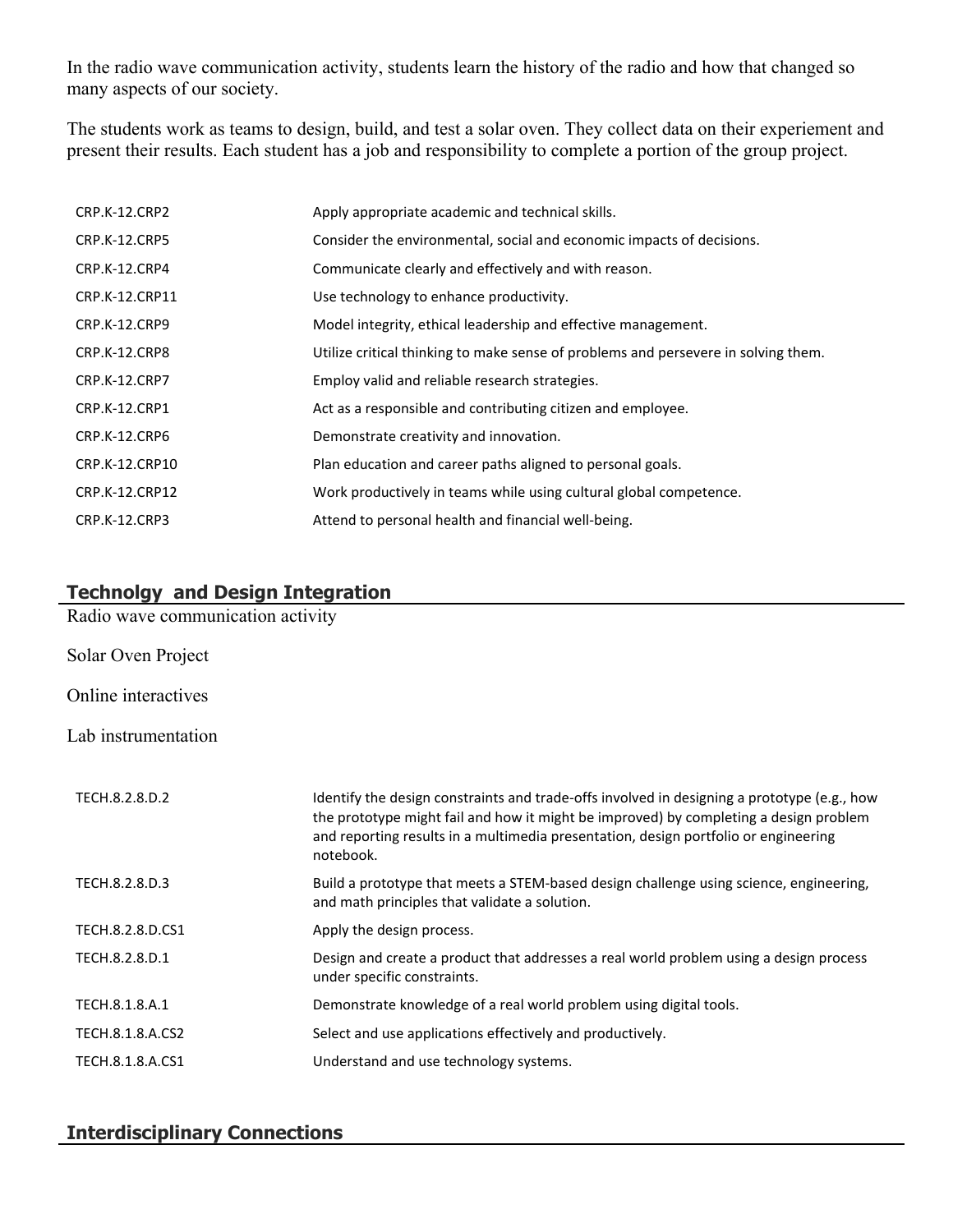| LA.WHST.6-8.1 | Write arguments focused on discipline-specific content.                                                                                                                                                                                                                                              |
|---------------|------------------------------------------------------------------------------------------------------------------------------------------------------------------------------------------------------------------------------------------------------------------------------------------------------|
| LA.WHST.6-8.7 | Conduct short research projects to answer a question (including a self-generated<br>question), drawing on several sources and generating additional related, focused<br>questions that allow for multiple avenues of exploration.                                                                    |
| LA.WHST.6-8.8 | Gather relevant information from multiple print and digital sources, using search terms<br>effectively; assess the credibility and accuracy of each source; and quote or paraphrase<br>the data and conclusions of others while avoiding plagiarism and following a standard<br>format for citation. |
| LA.WHST.6-8.9 | Draw evidence from informational texts to support analysis, reflection, and research.                                                                                                                                                                                                                |
| LA.WHST.6-8.2 | Write informative/explanatory texts, including the narration of historical events, scientific<br>procedures/experiments, or technical processes.                                                                                                                                                     |
| LA.RST.6-8.1  | Cite specific textual evidence to support analysis of science and technical texts.                                                                                                                                                                                                                   |
| LA.RST.6-8.2  | Determine the central ideas or conclusions of a text; provide an accurate summary of the<br>text distinct from prior knowledge or opinions.                                                                                                                                                          |
| LA.RST.6-8.3  | Follow precisely a multistep procedure when carrying out experiments, taking<br>measurements, or performing technical tasks.                                                                                                                                                                         |
| LA.RST.6-8.4  | Determine the meaning of symbols, key terms, and other domain-specific words and<br>phrases as they are used in a specific scientific or technical context relevant to grades 6-8<br>texts and topics.                                                                                               |
| LA.RST.6-8.5  | Analyze the structure an author uses to organize a text, including how the major sections<br>contribute to the whole and to an understanding of the topic.                                                                                                                                           |
| LA.RST.6-8.6  | Analyze the author's purpose in providing an explanation, describing a procedure, or<br>discussing an experiment in a text.                                                                                                                                                                          |
| MA.7.EE.B     | Solve real-life and mathematical problems using numerical and algebraic expressions and<br>equations.                                                                                                                                                                                                |
| LA.RST.6-8.7  | Integrate quantitative or technical information expressed in words in a text with a version<br>of that information expressed visually (e.g., in a flowchart, diagram, model, graph, or<br>table).                                                                                                    |
| LA.RST.6-8.8  | Distinguish among facts, reasoned judgment based on research findings, and speculation<br>in a text.                                                                                                                                                                                                 |
| LA.RST.6-8.9  | Compare and contrast the information gained from experiments, simulations, video, or<br>multimedia sources with that gained from reading a text on the same topic.                                                                                                                                   |
| LA.WHST.6-8.4 | Produce clear and coherent writing in which the development, organization, voice, and<br>style are appropriate to task, purpose, and audience.                                                                                                                                                       |
| LA.RST.6-8.10 | By the end of grade 8, read and comprehend science/technical texts in the grades 6-8 text<br>complexity band independently and proficiently.                                                                                                                                                         |
| LA.WHST.6-8.5 | With some guidance and support from peers and adults, develop and strengthen writing<br>as needed by planning, revising, editing, rewriting, or trying a new approach, focusing on<br>how well purpose and audience have been addressed.                                                             |
| LA.WHST.6-8.6 | Use technology, including the Internet, to produce and publish writing and present the<br>relationships between information and ideas clearly and efficiently.                                                                                                                                       |

# **Differentiation**

**See differentiation suggestions in the above lessons.** 

# **Differentiation Strategies**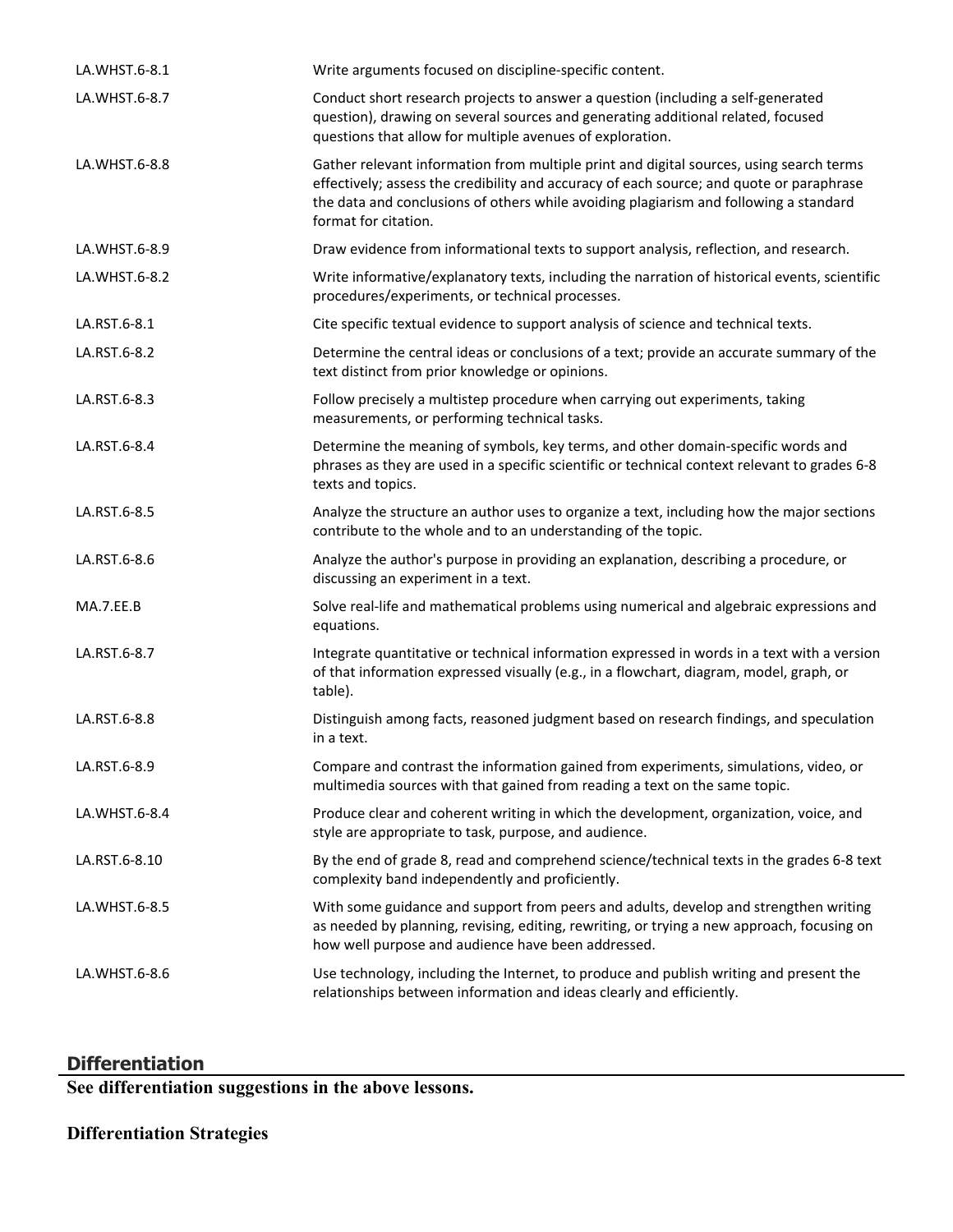# [Struggling Students](https://app.discoveryeducation.com/player/view/assetGuid/4995767F-D634-40C6-B25B-BDEA06E14F90) **[ELL](https://app.discoveryeducation.com/player/view/assetGuid/D727DF69-B79B-4A92-AA1F-CE23C74D98D9)** ELL Accelerated Students

- 1. Post a diagram of the electromagnetic spectrum on the classroom wall for students to look at before beginning this concept.
- 2. Provide students with examples of materials with different opacities and a flashlight. Encourage students to experiment with shining light through the materials and to describe their observations.

- 1. Assist students in distinguishing the terms reflect, refract, transmit, and absorb. Have them create a word triangle for each term.
- 2. Encourage students to demonstrate their understanding by drawing concepts. For example, they can create their own diagram of an atom with electrons and electron shell.

1. Challenge students to explain how underwater animals' vision may be different than the vision of land animals.

2. Challenge students to describe how incandescent lights use thermal energy to produce light. Compare this method of light production to that used in LED lights.

[Differentiation in science](http://www.brighthubeducation.com/teaching-gifted-students/65181-differentiation-techniques-and-activities-in-the-classroom-for-gifted-students/) can be accomplished in several ways. Once you have given a pre-test to students, you know what information has already been mastered and what they still need to work on. Next, you design activities, discussions, lectures, and so on to teach information to students. The best way is to have two or three groups of students divided by ability level.

While you are instructing one group, the other groups are working on activities to further their knowledge of the concepts. For example, while you are helping one group learn the planet names in order, another group is researching climate, size, and distance from the moon of each planet. Then the groups switch, and you instruct the second group on another objective from the space unit. The first group practices writing the order of the planets and drawing a diagram of them.

Here are some ideas for the classroom when you are using differentiation in science:

- Create a tic-tac-toe board that lists different activities at different ability levels. When students aren't involved in direct instruction with you, they can work on activities from their tic-tac-toe board. These boards have nine squares, like a tic-tac-toe board; and each square lists an activity that corresponds with the science unit. For example, one solar system activity for advanced science students might be to create a power point presentation about eclipses. For beginning students, an activity might be to make a poster for one of the planets and include important data such as size, order from the sun, whether it has moons, and so on.
- Find websites on the current science unit that students can explore on their own.
- Allow students to work in small groups to create a project throughout the entire unit. For example, one group might create a solar system model to scale. Another group might write a play about the solar system. This is an activity these groups can work on while they are not working directly with you.

Differentiation in science gets students excited to learn because it challenges them to expand their knowledge and skills, instead of teaching the whole group concepts they have already mastered.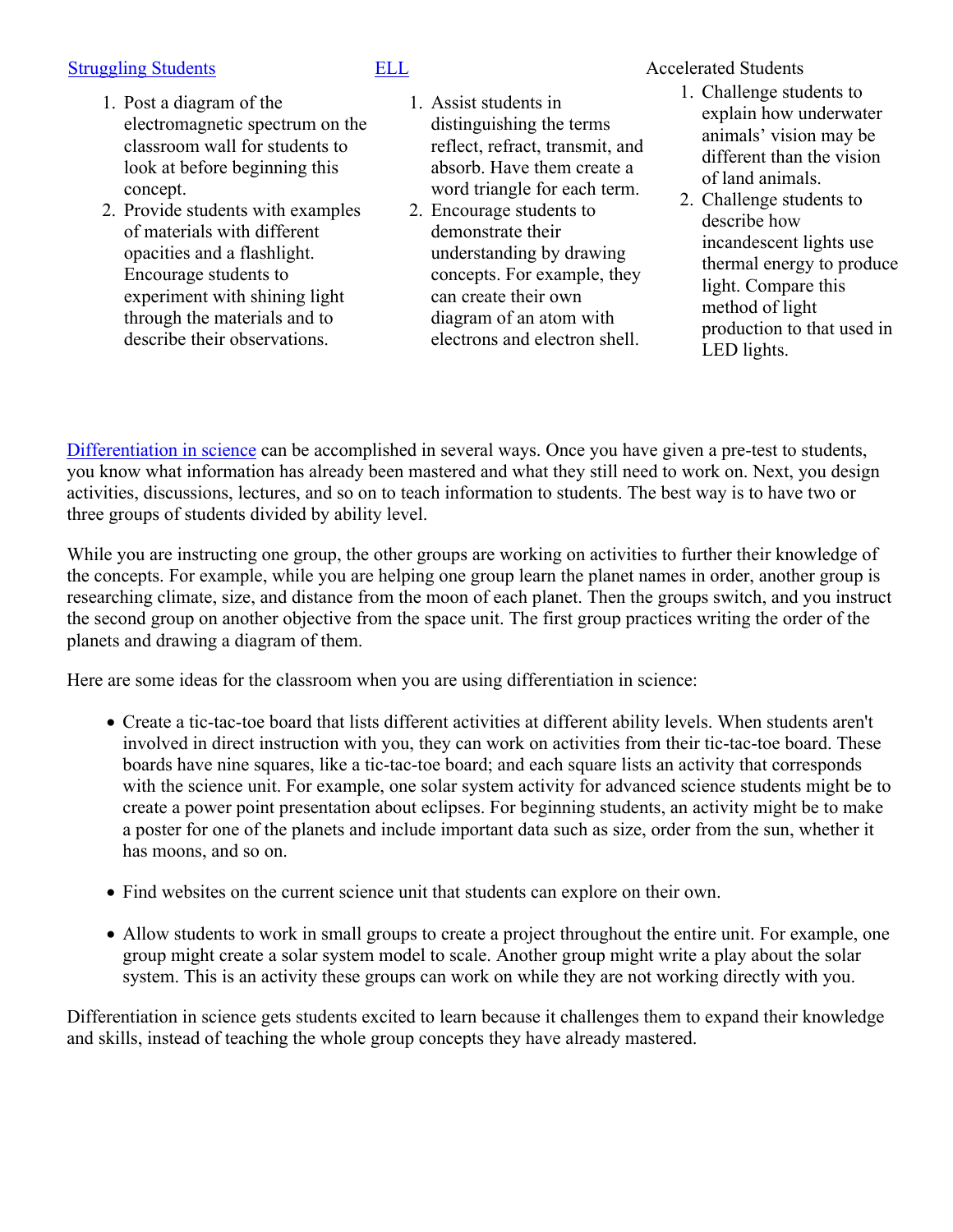# **Modifications & Accommodations**

Refer to QSAC EXCEL SMALL SPED ACCOMMOCATIONS spreadsheet in this discipline.

# **Modifications and Accommodations used in this unit:**

In addition to differentiated instruction, IEP's and 504 accommocations will be utilized.

# **Benchmark Assessments**

**Benchmark Assessments** are given periodically (e.g., at the end of every quarter or as frequently as once per month) throughout a school year to establish baseline achievement data and measure progress toward a standard or set of academic standards and goals.

# **Schoolwide Benchmark assessments:**

Aimsweb benchmarks 3X a year

Linkit Benchmarks 3X a year

# **Additional Benchmarks used in this unit:**

Benchmark assessments will be given December and June.

# **Formative Assessments**

Assessment allows both instructor and student to monitor progress towards achieving learning objectives, and can be approached in a variety of ways. **Formative assessment** refers to tools that identify misconceptions, struggles, and learning gaps along the way and assess how to close those gaps. It includes effective tools for helping to shape learning, and can even bolster students' abilities to take ownership of their learning when they understand that the goal is to improve learning, not apply final marks (Trumbull and Lash, 2013). It can include students assessing themselves, peers, or even the instructor, through writing, quizzes, conversation, and more. In short, formative assessment occurs throughout a class or course, and seeks to improve student achievement of learning objectives through approaches that can support specific student needs (Theal and Franklin, 2010, p. 151).

# **Formative Assessments used in this unit:**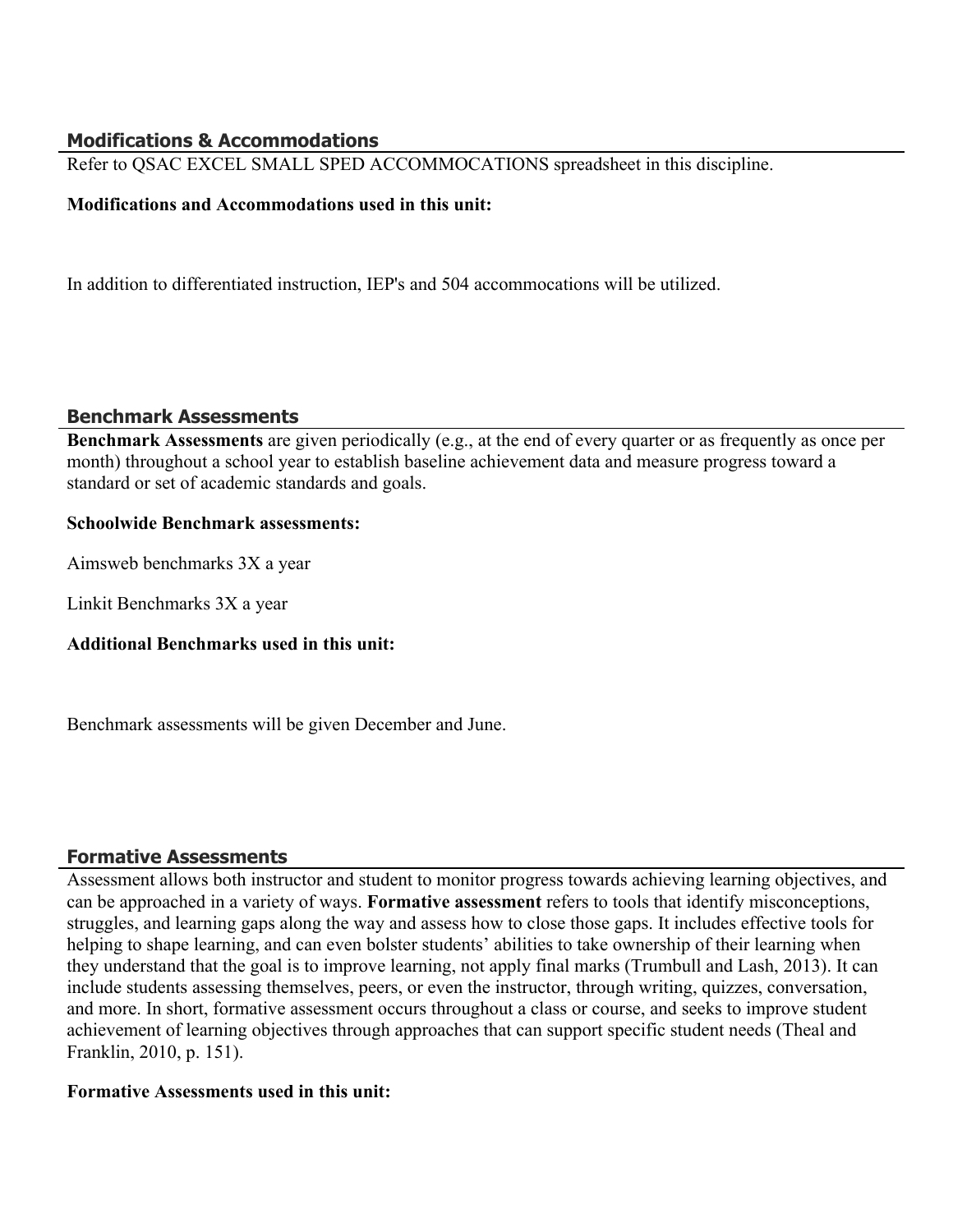See assessments located in the unit link above

Students will also be give teacher-made assessments on paper and through Google Classroom.

## **Summative Assessments**

**Summative assessments** evaluate student learning, knowledge, proficiency, or success at the conclusion of an instructional period, like a unit, course, or program. Summative assessments are almost always formally graded and often heavily weighted (though they do not need to be). Summative assessment can be used to great effect in conjunction and alignment with formative assessment, and instructors can consider a variety of ways to combine these approaches.

# **Summative assessments for this unit:**

See assessments located in the unit link above

Students will also be give teacher-made assessments on paper and through Google Classroom.

# **Instructional Materials**

See materials located in Unit above.

Discovery Techbook

Teacher made materials

Google Classroom and Google applications

Nearpod

# **Standards**

| SCI.MS-LS1   | From Molecules to Organisms: Structures and Processes                                                                                                                                           |
|--------------|-------------------------------------------------------------------------------------------------------------------------------------------------------------------------------------------------|
| SCI.MS-LS3-2 | Develop and use a model to describe why asexual reproduction results in offspring with<br>identical genetic information and sexual reproduction results in offspring with genetic<br>variation. |
| SCI.MS-LS1-8 | Gather and synthesize information that sensory receptors respond to stimuli by sending<br>messages to the brain for immediate behavior or storage as memories.                                  |